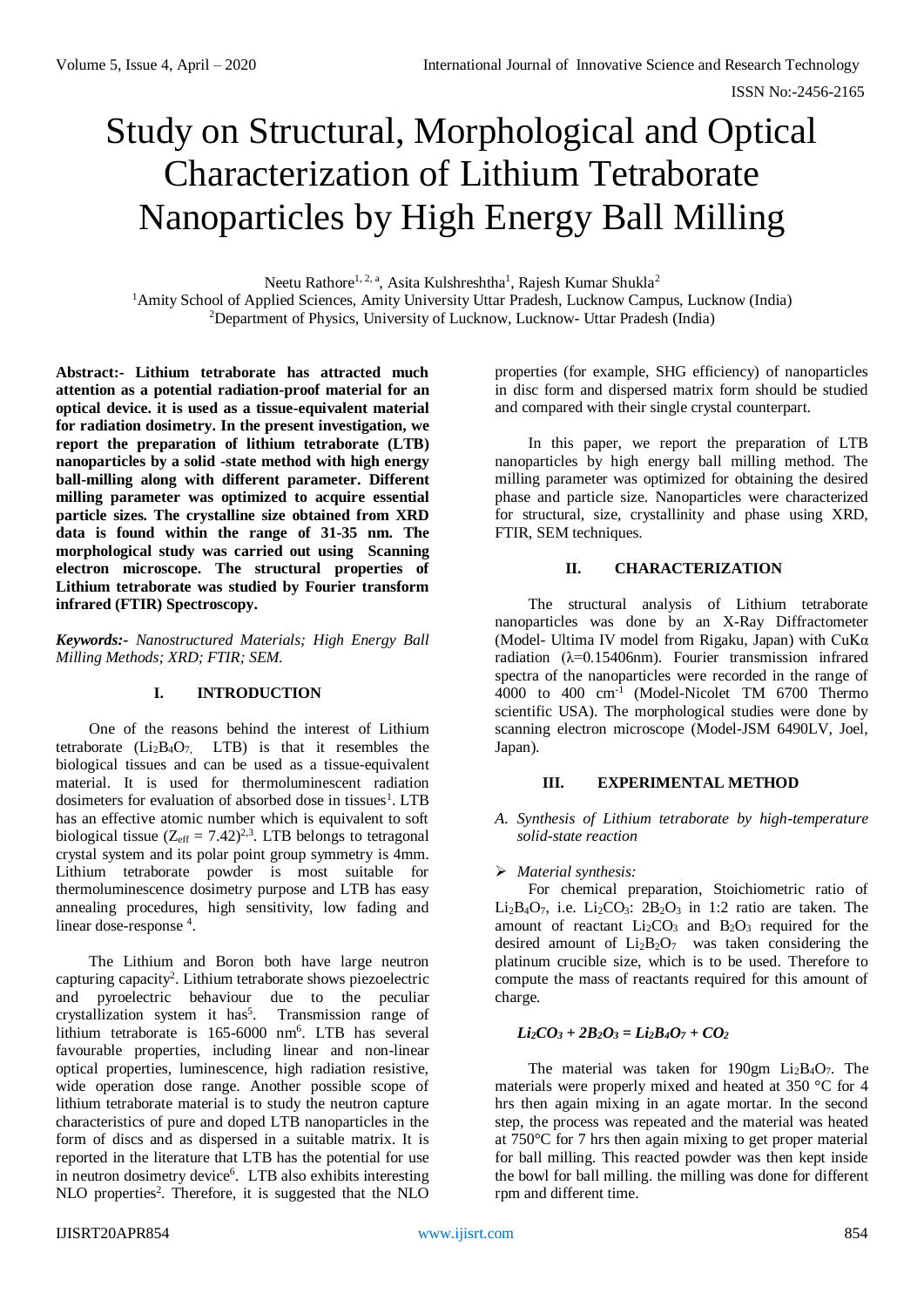#### ISSN No:-2456-2165

## *B. Preparation of Lithium Tetraborate Nano Powder By High Energy Ball Milling:*

The nanoparticles of LTB were prepared by a wet grinding process in a planetary ball milling. The containers are fixed on a surface which rotates until the centrifugal acceleration reaches 30 to 50 times the acceleration due to gravity. Heavy milling balls increases the impact energy on collision. The material, prepared by the solid-state reaction is divided into 2 parts to put into containers. For wet grinding, ethyl alcohol is used as a grinding medium. 1:1

ratio ball to powder mass ratio (BPMR) is used, so 100gm of lithium tetraborate and 100 gm of zirconia balls (2mm) was put into the containers. Milling was done for different milling time with different milling rotation per minute. Several runs were performed to get nanosize particle. As the speed of the machine is very high during rotation, the temperature of the bowl may increase abruptly. To avoid this, pause time is required in between two rotation cycle. Pause time was set as 5 min for every cycle**.**



Fig 1:- Ball milling machine and its internal mechanism.

- *C. Parameters on which ball milling depends:*
- $\triangleright$  Ball to powder mass ratio (BPMR)
- $\triangleright$  Size of ball
- $\triangleright$  Material of balls
- $\triangleright$  Properties of parent Material
- $\triangleright$  Milling time
- $\triangleright$  Milling atmosphere
- Speed of rotation (RPM)
- $\triangleright$  Milling medium

# **IV. RESULT AND DISCUSSION**

#### *A. XRD analysis*

X-ray Diffraction is for obtaining information about the structure, phase analysis and particles size. Phase identification of grown pure LTB nanopowder was carried out by X-ray diffraction (XRD) measurement. At room temperature, structural parameter for LTB are as follows, lattice constants  $a = b = 9.477 \text{ Å}$ ,  $c = 10.286 \text{ Å}$  and space group I41cd [4]. The XRD patterns were obtained with 2θ

in the range of 20 to 70 by step scanning, using  $2\theta$ increment of 0.02 degree. All peaks matched well from JCPDS data (no. 20-0631) which belongs to 21.6 (112), 22.6 (211), 25.5 (202), 33.6 (213), 34.6 (312), 37.9 (400), 39.8 (204), 41.9 (402), 42.6 (420), 43.3 (323), 44.2 (332), 47.6 (413), 48.8 (431), 52.3 (512), 55.3 (116), 56.3 (424), 61.4 (602), 66.92 (444). The crystalline size (D) can be calculated using Debye-Scherrer formula<sup>6</sup>.

## Crystalline size (D) =  $0.9 \lambda/\beta \cos\theta$

Where  $\lambda$  is the wavelength of X-ray (0.15406 nm), β is the Full width at half maximum of the peaks; θ is the Bragg's angle of the X-ray diffraction. The crystalline size obtained for XRD at a different temperature within the range of 31-35 nm.

The X-ray patterns of pure LTB samples ball milled for different milling time for 7 hours and 21 hours are shown in Fig. 2 and Fig.3 respectively.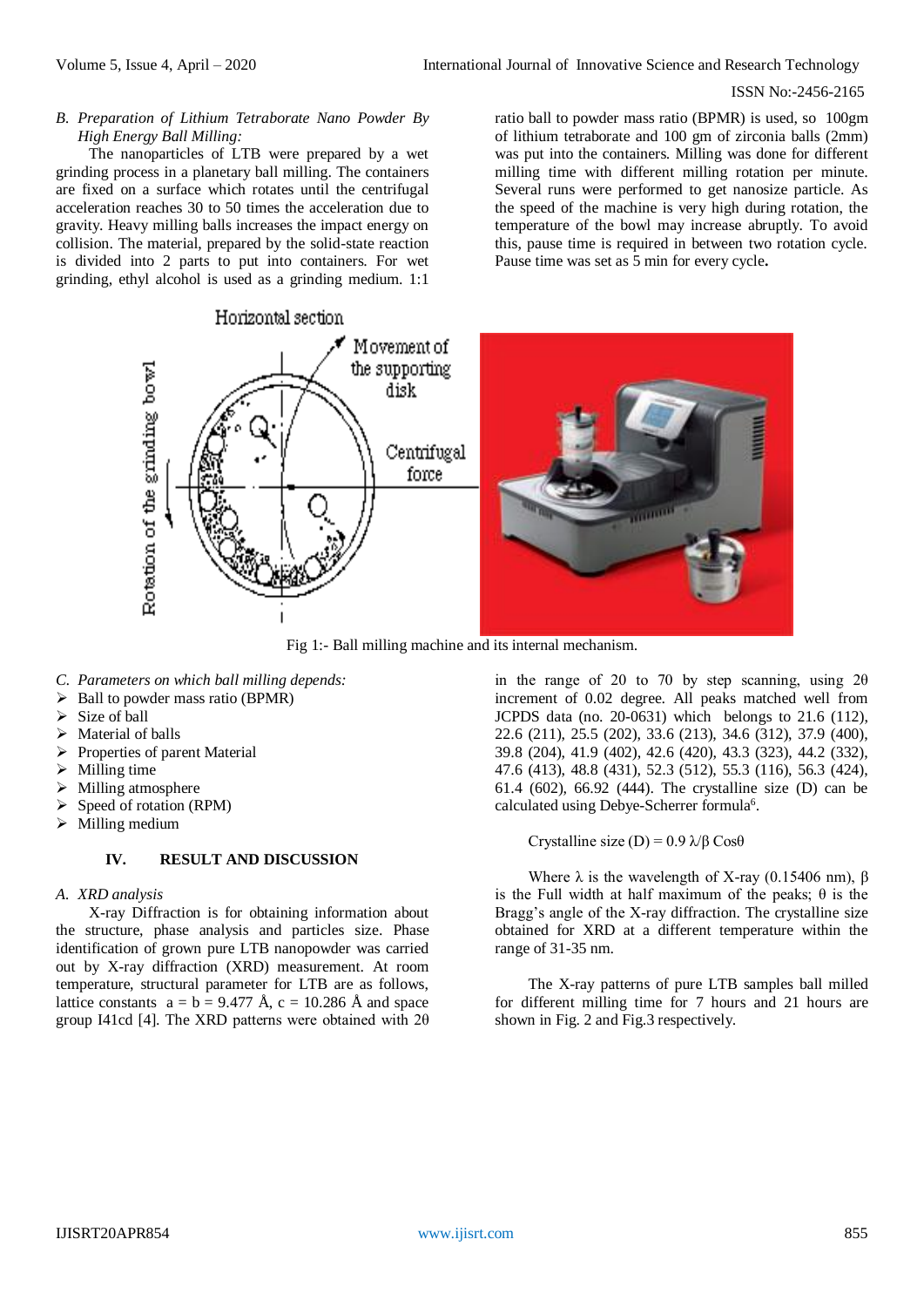

Fig 3:- XRD pattern of LTB nanopowder after 21 hours of ball mill time.

| <b>Milling speed</b><br>$(in$ rpm) | <b>Milling time</b><br>(in hour) | <b>FWHM</b><br>(in degree) | Crystallite size<br>(in nm) |
|------------------------------------|----------------------------------|----------------------------|-----------------------------|
| 300                                |                                  | 0.2282                     | 33                          |
| 300                                | ◢                                | 0.256                      | IJ                          |

Table 1:- Represents variation of particle size of pure LTB with an increase of milling time.

From the above graphs and table 1, it is concluded that as the milling time is increasing the FWHM is increasing, resulting in a decrease of crystallite size. It is a comparative study of size measurement of particle. It does not provide an accurate measurement of particle size. Because the broadening which we have measured is not only due to the size effect of particle it also includes the instrumental broadening and broadening due to strain inside the particle.

#### *B. FTIR analysis*

Fig. 4 shows the FTIR spectrum of LTB nanoparticles. FTIR provides specific information about network structures and functional groups of nanoparticles.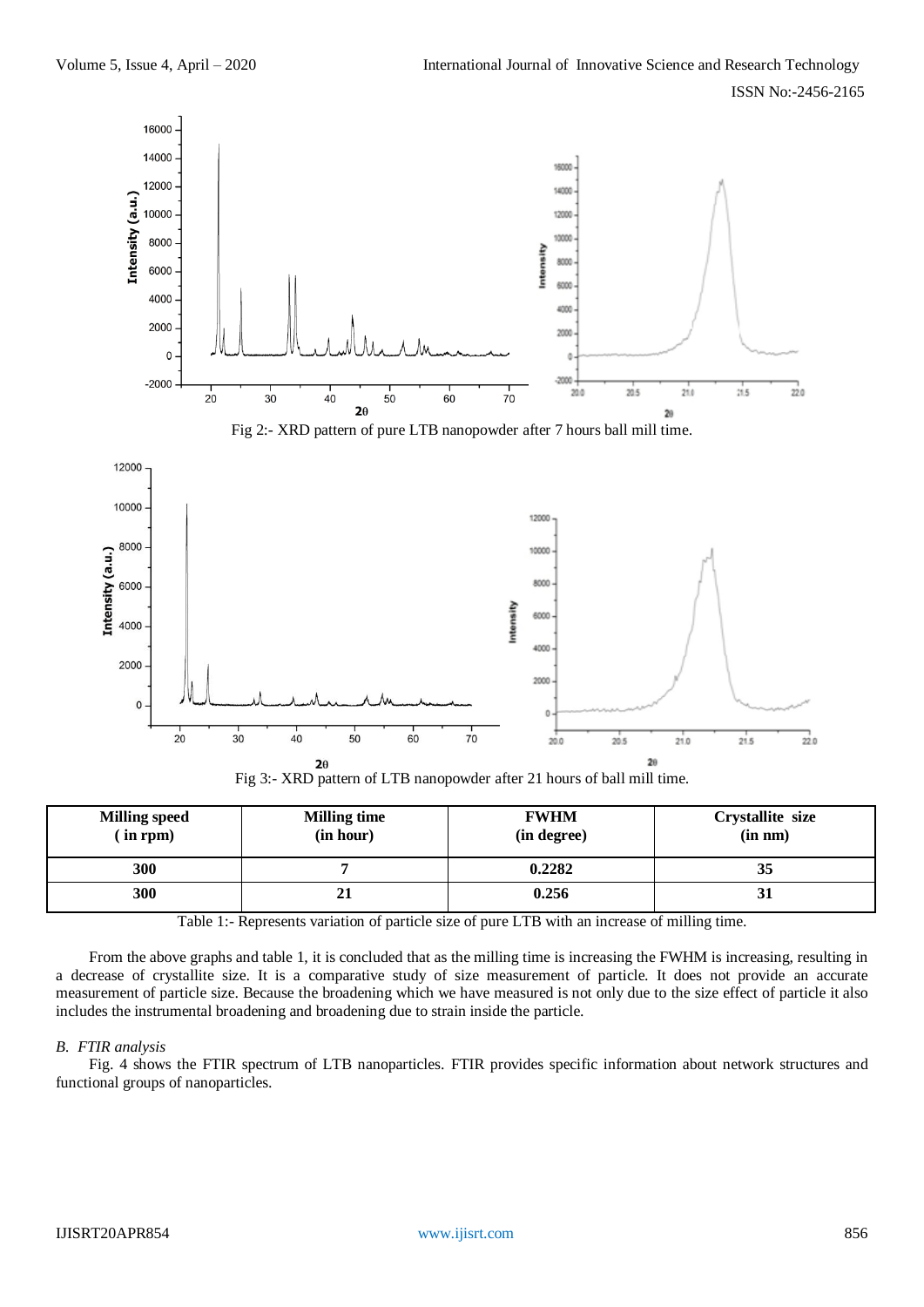

Fig 4:- FTIR spectrums of Lithium tetraborate nanoparticles.

Bands reveals the characteristic peak at 3435.9cm<sup>-1</sup>, 1978.9 cm<sup>-1</sup>,1140.6 cm<sup>-1</sup>,981.4 cm<sup>-1</sup>, 901.6 cm<sup>-1</sup>,776.7 cm<sup>-1</sup>, 682.5 cm<sup>-</sup>  $1,657.5$  cm<sup>-1</sup>,547.5 cm<sup>-1</sup>,510.7 cm<sup>-1</sup>. The three spectral range of a functional group of borates normally corresponds to the vibration modes. The first section 1200-1750 cm<sup>-1</sup> is the first region which belongs to asymmetric stretching and bending vibration of the B-O bond of trigonal  $BO_3$  unit<sup>7</sup>. The next second region 800-1200cm<sup>-1</sup> is allied with B-O bond stretching of tetrahedral  $BO_4$  units. The last third region between 600-800 cm<sup>-1</sup> band correlated from bending vibration of B-O-B linkages in the boron-oxygen network<sup>2, 8</sup>. The absorption band  $3437.9 \text{ cm}^{-1}$  signify the O-H stretching vibration<sup>8</sup>. Li containing compound show that peaks related to 300-510 cm<sup>-1</sup> are an attribute of Li coordinated by four O nearby neighbours. The peak at 420 cm<sup>-1</sup> for the LiBO<sub>2</sub> and  $Li<sub>2</sub>B<sub>4</sub>O<sub>7</sub>$  crystals have earlier been assigned to Li.

## *C. SEM Analysis*

The electrons interact with atoms in the sample which produces various signals that can be detected. This gives important information regarding growth mechanism size and shape of the sample.



Fig 5:- SEM images for ball-milled nanoparticles at 7 hours (a) and (b)21hours

The morphology and textural properties of the nanoparticles were characterized by scanning electron<br>microscopy. Figure 5(a) and 5(b) show the SEM microscopy. Figure  $5(a)$  and  $5(b)$ micrograph taken for lithium tetraborate nanoparticles ball milled at 7 hours and 21 hours respectively. Surface

morphology explored through SEM reveal that with increase in milling time from 7 hours to 21hours, size of the particles and porosity decreases. The SEM study shows that all samples are highly crystalline and particles are uniformly distributed.